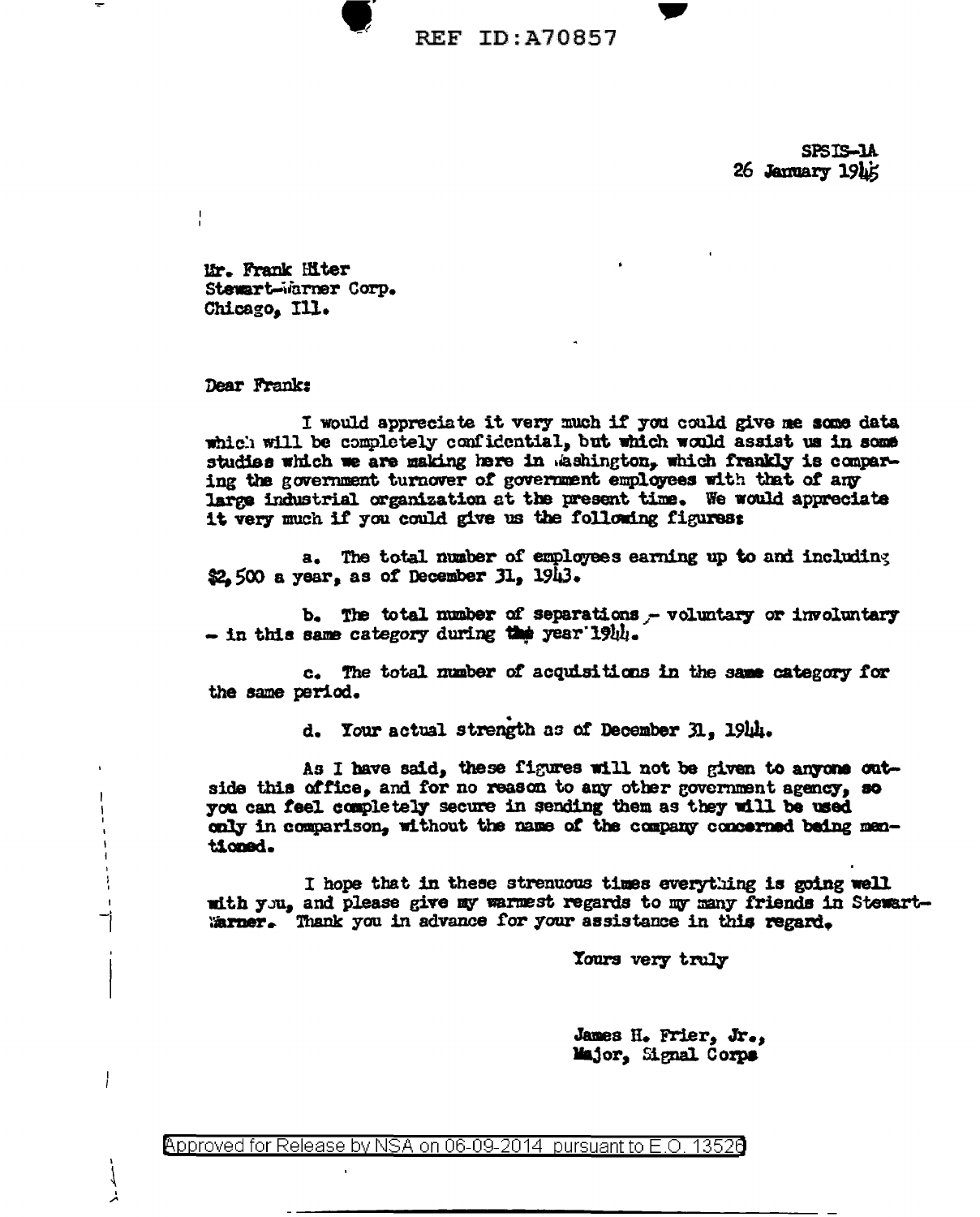**REF ID: A70857** 



5 February 1945

Mr. Frank H. Hiter, Vice-President Stewart-Warner Corp. 1826-1352 Diversey Parkway Chicago 14, Ill.

Dear Frank:

**TT 27** 

 $\begin{array}{ccccc}\n\bullet_1 & & \bullet_2 & & \bullet_3 \\
\bullet_2 & & \bullet_3 & & \bullet_4\n\end{array}$ 

Thank you very much for your kind cooperation in furnishing us the figures which have been a great help to us.

I look forward to seeing you sometime, should you be in this neighborhood.

**Sincerely yours** 

James H. Prier, Jr. (Major)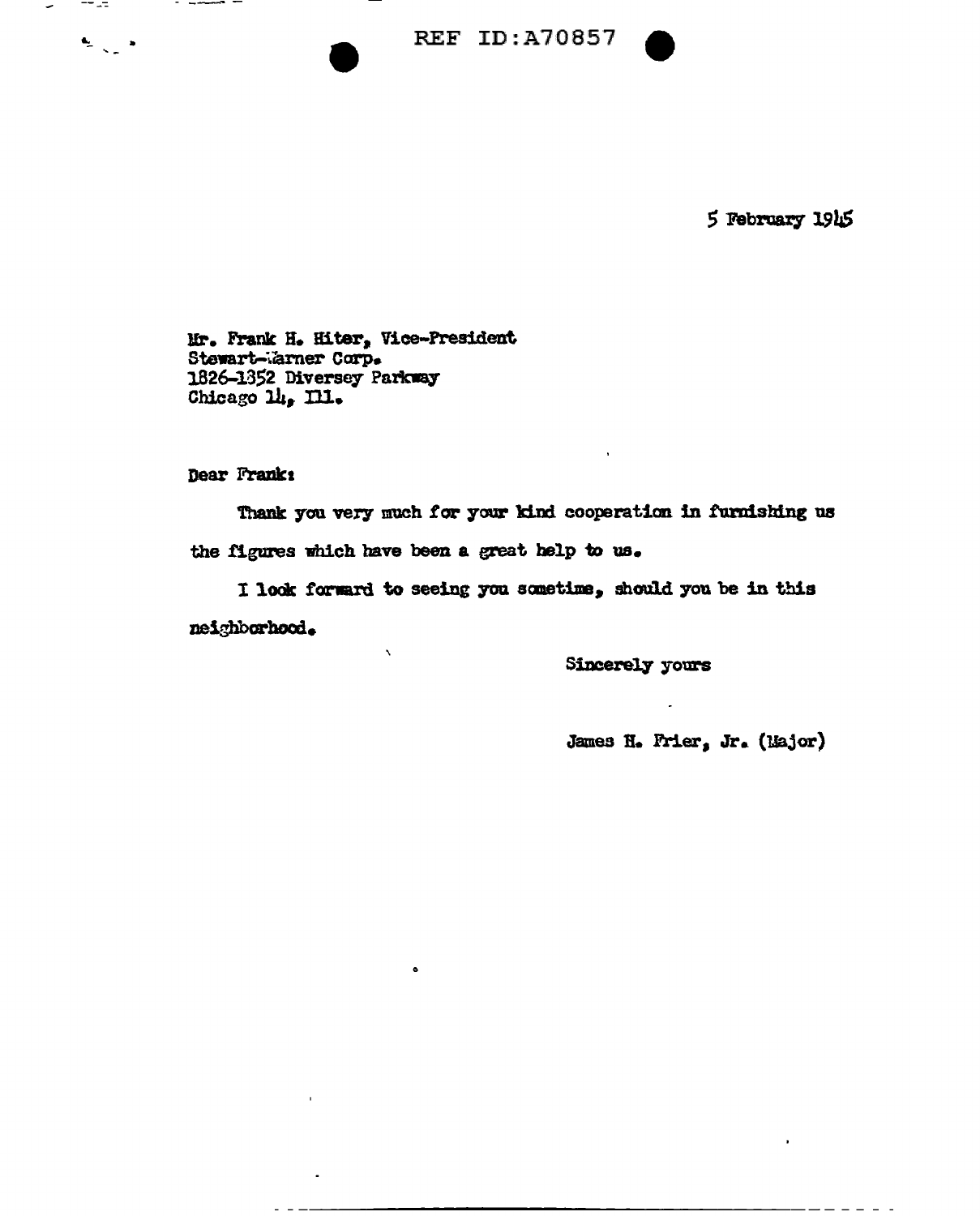REF ID:A70857

## STEWART -WARNER CORPORATION

EXECUTIVE OFFICES 1826 -1852 DIVERSEY PARKWAY CHICAGO 14 , U. S.A.

February 1,1945

SUBSIDIARY CORPORATIONS ALEMITE CORPORATION CHICAGO ILLINOIS

 $\star$ <br>THE BASSICK COMPANY

BRIDGEPORT CONNECTICUT

STEWART WARNER ALEMITE CORP OF CANADA LTD BELLEVILLE ONTARIO CANADA

SOUTH WIND HEATING EQUIPMENT **ark \* \* \* \* \* CASTERS.**<br>HARDWARE & TRIMMINGS <del>\*</del><br>STEWART WARNER<br>SPEEDOMETERS TACHOMETERS.<br>INSTRUMENTS & ACCE<mark>SSORIES</mark>

MANUFACTURERS OF <sup>11</sup> ALEMITE LUBRICATION EQUIPMENT LUBRICANTS a OILS

- ..

RADIOS WATT HOUR METERS

DIE CASTINGS

Major James H. Frier, Jr. Headquarters, Army Service Forces Office Of The Chief Signal Officer Washington 25, D. c.

Deer Henley:

As requested in your letter of January 25, File Reference SPSIS-lA, I am attaching information which I hope will serve your purpose.

<sup>~</sup>.... I should like to point out, however, that the figure for Item "A" is an estimate, because to give you the accurate information would entail an endless amount of checking, but I can assure you that the figure is fairly close to the actual.

I might incidentally mention, too, that this is based on total earnings of the employee including overtime.

For items  $"B"$  and  $"C"$  the figures given are for all employees without regard to the amount of their earnings, because again, to attempt to give you this information for employees earning \$2500 or less, would require a tremendous amount of checking.

All of these figures are for our main Chicago Plant only. Information for our subsidiaries is not included.

I trust that what I have given to you will be of some assistance in your problem and ask also that you please consider it as confidential..

In closing I want to say that it was nice to hear from you, even though it is in connection with another report, for which as you can appreciate we receive floods of requests from "Uncle Sam"; and you of course know, too, I imagine, that practically the entire output of Stewart-Warner is devoted to the war. Between fighting for material. and labor, and satisfying the demands of the Army and Navy on deliveries, it is a constant battle to keep our head above water. In spite of that we are doing pretty well.

Kindest regards.

Yours very truly,

STEWART-WARNER CORPORATION

F. A. Hiter Senidr Vice-President

Att.